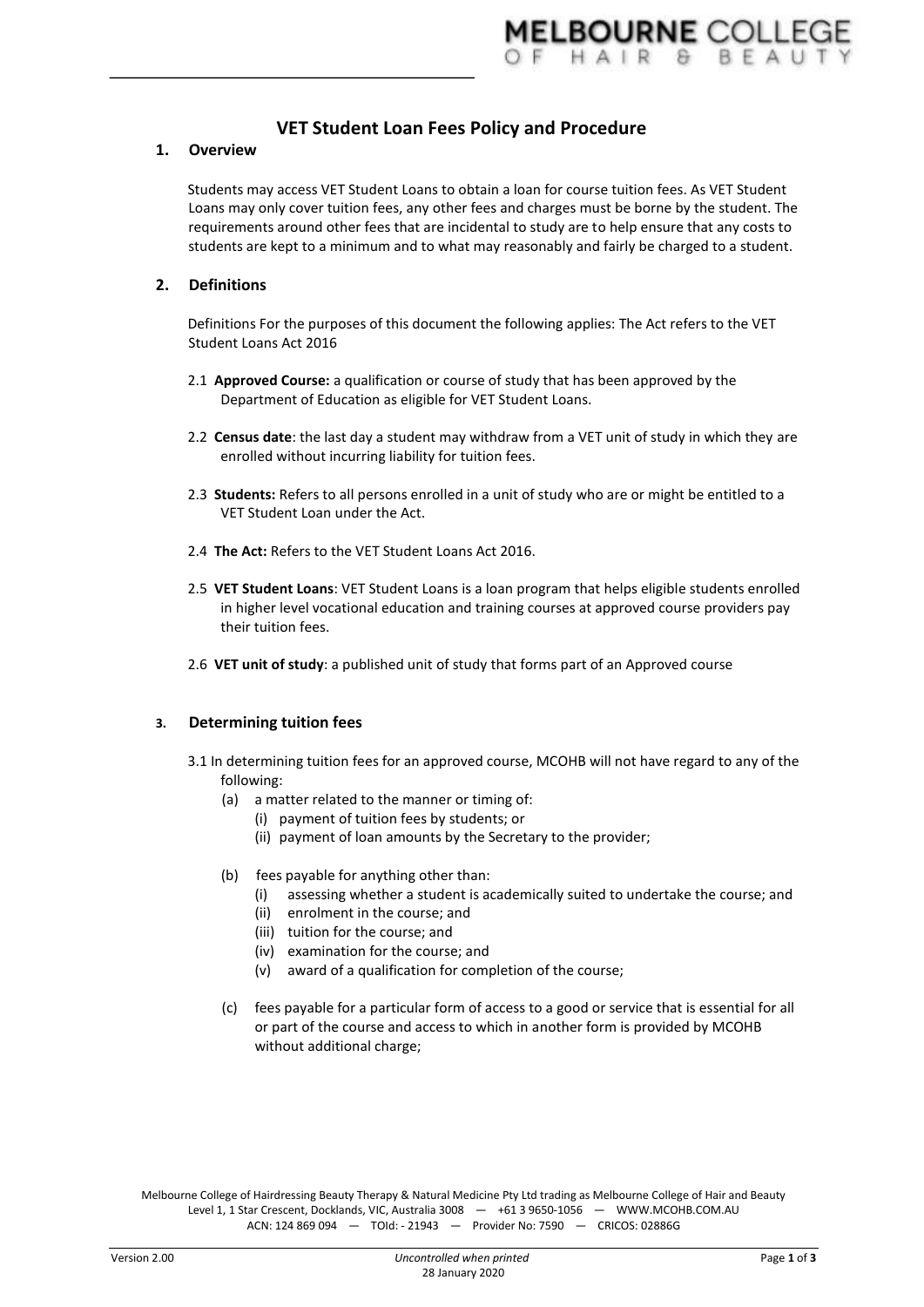- (d) fees paid by a student enrolled in the course directly to MCOHB for the supply of a good or service that is either:
	- (i) equipment or physical items that become the student's property and are not consumed during the course; or
	- (ii) food, transport or accommodation associated with the provision of field trips that form part of the course; and that the student could have acquired, but chose not to acquire, from another supplier;
- (e) a fine or penalty imposed by the provider as a disincentive for something other than withdrawing from all or part of the course, and not to raise revenue or cover administrative costs;
- (f) the provision to a student enrolled in the course of a good or service that is not essential for all or part of the course.

# **4. VET Student Loan Statement of Covered Fees**

When MCOHB enrols a student in a VSL enabled course, MCOHB's administrative staff will provide the student with a written statement as to whether or not the enrolment is accepted on the basis that some or all of the tuition fees for the course will be covered by a VET student loan. Fees stated to be covered by a VET Student Loan are **covered fees.**

### **5. Providing and publishing fee information for students**

MCOHB will ensure that before enrolling a student in an approved course, the student is provided with information about the tuition fees for the course and any other fees other than tuition fees that are payable for the course.

The student tuition fees as published are subject to change given individual circumstances at enrolment however the training product tuition fees will not be more than the maximum published (website) tuition fees.

MCOHB's Student Administration Officer will publish tuition fees on its website [\(https://www.mcohb.com.au/enrol/vet-loans/\)](https://www.mcohb.com.au/enrol/vet-loans/) in a readily accessible way no later than the day before a student enrols in a course (on the basis that some or all of the fees are covered by a VET student loan).

# **6. Giving the Secretary a list of fees**

MCOHB is required to give to the Secretary of the Department of Education and Training via the My Skills website [\(www.myskills.gov.au\)](http://www.myskills.gov.au/), in relation to each approved course it offers, a list of fees charged for the course including the tuition fees for each part of the course. The Student Administration Officer will update this list whenever there is a change to the fees charged for the course. The Student Administration Officer must update this list by 1 January of each year or prior to enrolling students in an approved course, whichever is the earlier.

# **7. Payment Options**

Students have the options of payment by EFTPOS, direct bank deposit, credit card, bank cheque or personal cheque for tuition fees (gap fees) and other charges where applicable. Students will pay in instalments spread over the period of the course.

Melbourne College of Hairdressing Beauty Therapy & Natural Medicine Pty Ltd trading as Melbourne College of Hair and Beauty Level 1, 1 Star Crescent, Docklands, VIC, Australia 3008 — +61 3 9650-1056 — WWW.MCOHB.COM.AU ACN: 124 869 094 — TOId: - 21943 — Provider No: 7590 — CRICOS: 02886G